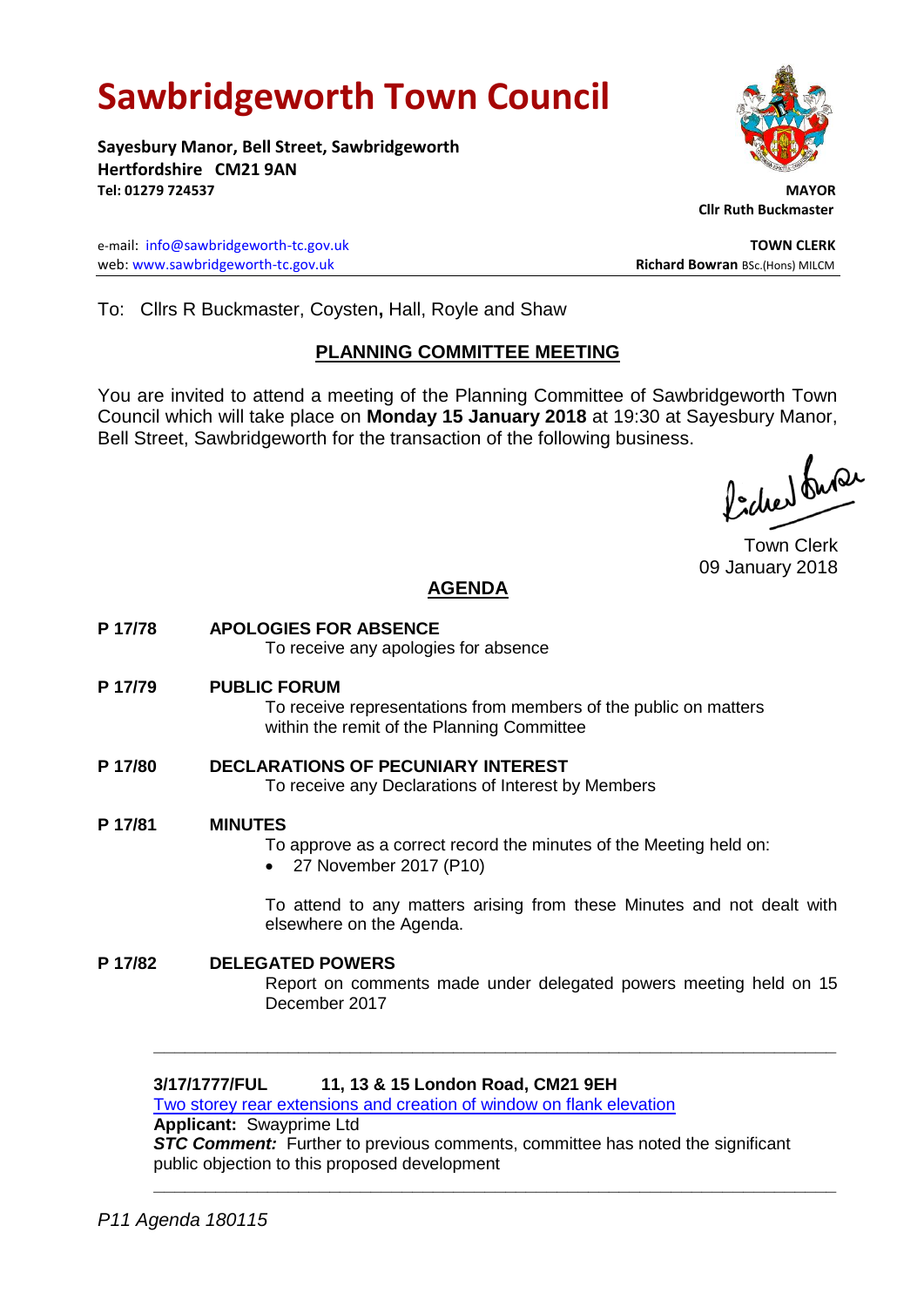# **3/17/2710/HH Grooms Cottage, 15a Bell Street, CM21 9AR**

[Demolition of existing conservatory and erection of part two storey/part single storey](https://publicaccess.eastherts.gov.uk/online-applications/applicationDetails.do?keyVal=OZT7LKGLJFY00&activeTab=summary)  [addition](https://publicaccess.eastherts.gov.uk/online-applications/applicationDetails.do?keyVal=OZT7LKGLJFY00&activeTab=summary) **Applicant:** Mr W Jenks

**\_\_\_\_\_\_\_\_\_\_\_\_\_\_\_\_\_\_\_\_\_\_\_\_\_\_\_\_\_\_\_\_\_\_\_\_\_\_\_\_\_\_\_\_\_\_\_\_\_\_\_\_\_\_\_\_\_\_\_\_\_\_\_\_\_\_**

**STC Comment:** No objection **\_\_\_\_\_\_\_\_\_\_\_\_\_\_\_\_\_\_\_\_\_\_\_\_\_\_\_\_\_\_\_\_\_\_\_\_\_\_\_\_\_\_\_\_\_\_\_\_\_\_\_\_\_\_\_\_\_\_\_\_\_\_\_\_\_\_**

#### **3/17/2727/HH 14 The Forebury, CM21 9BD**

[Raise ridge height of roof, loft conversion with the insertion of roof lights](https://publicaccess.eastherts.gov.uk/online-applications/applicationDetails.do?keyVal=OZX82SGLJHB00&activeTab=summary) in side roof [elevations and rear dormer window](https://publicaccess.eastherts.gov.uk/online-applications/applicationDetails.do?keyVal=OZX82SGLJHB00&activeTab=summary) **Applicant:** Mrs Louise Johansen *STC Comment:* Objection. This proposal is incompatible with the street scene

**\_\_\_\_\_\_\_\_\_\_\_\_\_\_\_\_\_\_\_\_\_\_\_\_\_\_\_\_\_\_\_\_\_\_\_\_\_\_\_\_\_\_\_\_\_\_\_\_\_\_\_\_\_\_\_\_\_\_\_\_\_\_\_\_\_\_**

#### **3/17/2753/HH 132 Cambridge Road, CM21 9BU**

[Proposed single storey side extension, insert first floor rear roof light and alterations to](https://publicaccess.eastherts.gov.uk/online-applications/applicationDetails.do?keyVal=P04MPJGLJJ500&activeTab=summary)  [fenestration](https://publicaccess.eastherts.gov.uk/online-applications/applicationDetails.do?keyVal=P04MPJGLJJ500&activeTab=summary) **Applicant:** Mr Tom Lee **STC Comment:** No objection **\_\_\_\_\_\_\_\_\_\_\_\_\_\_\_\_\_\_\_\_\_\_\_\_\_\_\_\_\_\_\_\_\_\_\_\_\_\_\_\_\_\_\_\_\_\_\_\_\_\_\_\_\_\_\_\_\_\_\_\_\_\_\_\_\_\_**

**\_\_\_\_\_\_\_\_\_\_\_\_\_\_\_\_\_\_\_\_\_\_\_\_\_\_\_\_\_\_\_\_\_\_\_\_\_\_\_\_\_\_\_\_\_\_\_\_\_\_\_\_\_\_\_\_\_\_\_\_\_\_\_\_\_\_**

**\_\_\_\_\_\_\_\_\_\_\_\_\_\_\_\_\_\_\_\_\_\_\_\_\_\_\_\_\_\_\_\_\_\_\_\_\_\_\_\_\_\_\_\_\_\_\_\_\_\_\_\_\_\_\_\_\_\_\_\_\_\_\_\_\_\_**

**\_\_\_\_\_\_\_\_\_\_\_\_\_\_\_\_\_\_\_\_\_\_\_\_\_\_\_\_\_\_\_\_\_\_\_\_\_\_\_\_\_\_\_\_\_\_\_\_\_\_\_\_\_\_\_\_\_\_\_\_\_\_\_\_\_\_**

**\_\_\_\_\_\_\_\_\_\_\_\_\_\_\_\_\_\_\_\_\_\_\_\_\_\_\_\_\_\_\_\_\_\_\_\_\_\_\_\_\_\_\_\_\_\_\_\_\_\_\_\_\_\_\_\_\_\_\_\_\_\_\_\_\_\_**

**\_\_\_\_\_\_\_\_\_\_\_\_\_\_\_\_\_\_\_\_\_\_\_\_\_\_\_\_\_\_\_\_\_\_\_\_\_\_\_\_\_\_\_\_\_\_\_\_\_\_\_\_\_\_\_\_\_\_\_\_\_\_\_\_\_\_**

#### **3/17/2758/HH 41 School Lane, CM21 9FA**

[Two storey side extension](https://publicaccess.eastherts.gov.uk/online-applications/applicationDetails.do?keyVal=P04XUXGLJJG00&activeTab=summary) **Applicant:** Ryan Wicks **STC Comment:** No objection

#### **3/17/2768/HH 30 Bell Street, CM21 9AN**

[Demolition and replacement of single storey rear extension](https://publicaccess.eastherts.gov.uk/online-applications/applicationDetails.do?keyVal=P080YTGLJJY00&activeTab=summary) **Applicant:** Mr Chris Page **STC Comment:** No objection

**3/17/2791/FUL Spellbrook Farm, London Road, Spellbrook**

[Demolition of barn and erection of 3 no. houses](https://publicaccess.eastherts.gov.uk/online-applications/applicationDetails.do?keyVal=P0FK4RGL00V00&activeTab=summary) **Applicant:** Mr Steve Allan **STC Comment:** No objection

# **DECISIONS NOTED**

#### **3/17/2044/FUL Rear of 60 Station Road, CM21 9AZ** Change of use and internal alterations to create four office/workshop units

**Applicant:** Titan Management *STC Comment: No objection EHDC Decision:* Application withdrawn by Applicant/Agent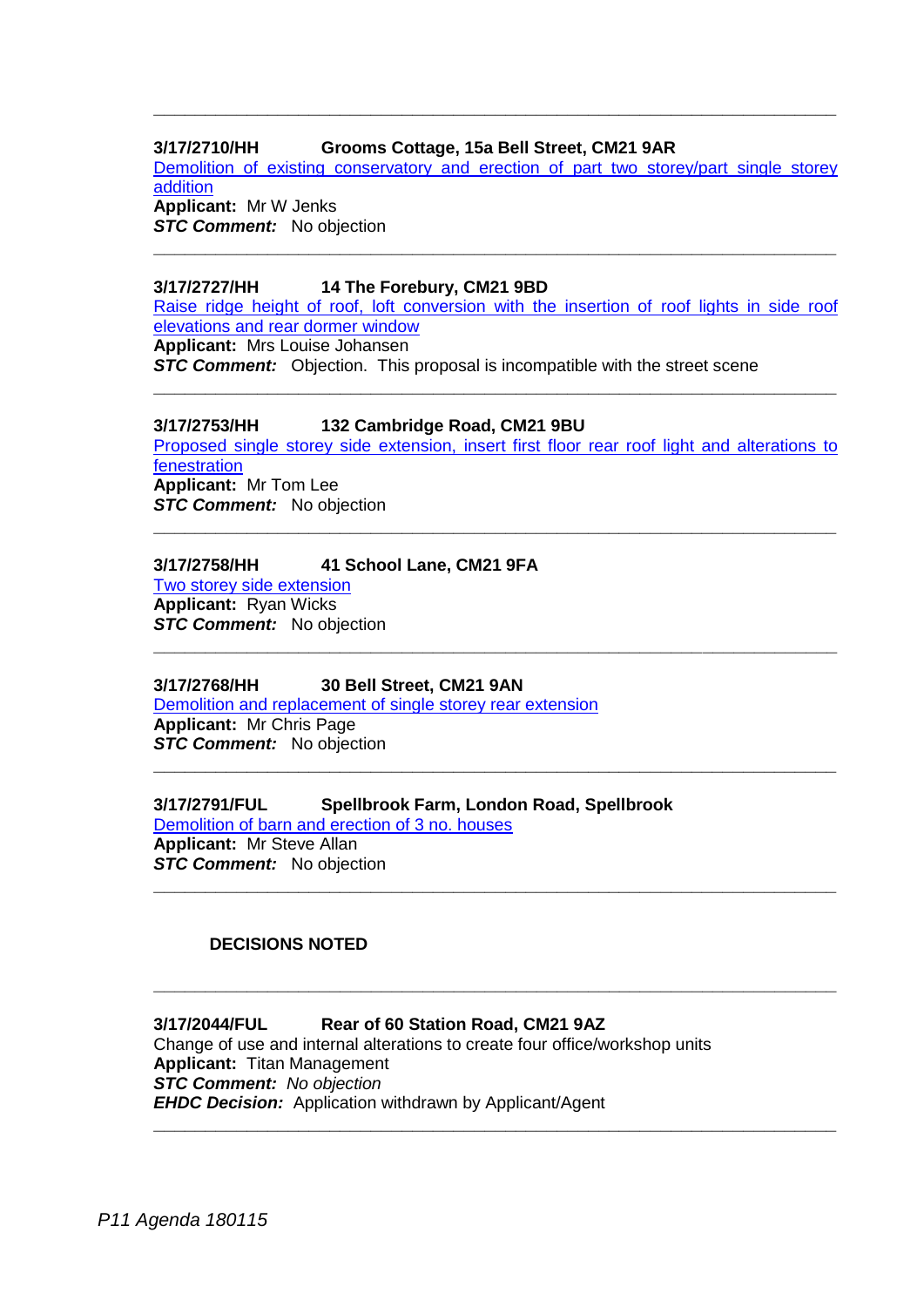# **3/17/2114/FUL Land Rear of Westwood Park, London Road, Spellbrook**

Erection of 2no. bungalows with garaging and access; revert land to garden of Westwoods **Applicant: Westwood Developments**

**\_\_\_\_\_\_\_\_\_\_\_\_\_\_\_\_\_\_\_\_\_\_\_\_\_\_\_\_\_\_\_\_\_\_\_\_\_\_\_\_\_\_\_\_\_\_\_\_\_\_\_\_\_\_\_\_\_\_\_\_\_\_\_\_\_\_**

**\_\_\_\_\_\_\_\_\_\_\_\_\_\_\_\_\_\_\_\_\_\_\_\_\_\_\_\_\_\_\_\_\_\_\_\_\_\_\_\_\_\_\_\_\_\_\_\_\_\_\_\_\_\_\_\_\_\_\_\_\_\_\_\_\_\_**

*STC Comment: No objection EHDC Decision:* Application withdrawn by Applicant/Agent

#### **3/17/2244/HH 42 School Lane, CM21 9FA**

Single storey front extension linking house and garage and conversion of half of the garage into a habitable space with a new roof over with two dormers **Applicant: Mr C Warren** *STC Comment: No objection EHDC Decision:* Granted **\_\_\_\_\_\_\_\_\_\_\_\_\_\_\_\_\_\_\_\_\_\_\_\_\_\_\_\_\_\_\_\_\_\_\_\_\_\_\_\_\_\_\_\_\_\_\_\_\_\_\_\_\_\_\_\_\_\_\_\_\_\_\_\_\_\_**

#### **3/17/2254/HH 42A Bell Street, CM21 9AN**

Replacement window and door to rear of property **Applicant: Miss Alexandra Barnes** *STC Comment: No objection EHDC Decision:* Granted

#### **3/17/2256/HH 22 Brook Lane, CM21 0EL**

Erection of porch, conversion of garage to habitable room with new pitched roof above, part render and cladding and alterations to windows (amendments to permission 3/15/2354/HH)

**\_\_\_\_\_\_\_\_\_\_\_\_\_\_\_\_\_\_\_\_\_\_\_\_\_\_\_\_\_\_\_\_\_\_\_\_\_\_\_\_\_\_\_\_\_\_\_\_\_\_\_\_\_\_\_\_\_\_\_\_\_\_\_\_\_\_**

**\_\_\_\_\_\_\_\_\_\_\_\_\_\_\_\_\_\_\_\_\_\_\_\_\_\_\_\_\_\_\_\_\_\_\_\_\_\_\_\_\_\_\_\_\_\_\_\_\_\_\_\_\_\_\_\_\_\_\_\_\_\_\_\_\_\_**

**Applicant: Mr Trevor Austin**

*STC Comment: No objection EHDC Decision:* Granted

# **3/17/2297/LBC 3 Duckling Lane, CM21 9QA**

Internal alterations to facilitate change of use from office/shop to residential **Applicant: Mr G Sessions** *STC Comment: No objection EHDC Decision:* Granted **\_\_\_\_\_\_\_\_\_\_\_\_\_\_\_\_\_\_\_\_\_\_\_\_\_\_\_\_\_\_\_\_\_\_\_\_\_\_\_\_\_\_\_\_\_\_\_\_\_\_\_\_\_\_\_\_\_\_\_\_\_\_\_\_\_\_**

#### **3/17/2330/HH Lavandou, Harlow Rd, CM21 0AJ**

Demolition of existing conservatory and erection of two storey rear extension and part single storey rear extension

**\_\_\_\_\_\_\_\_\_\_\_\_\_\_\_\_\_\_\_\_\_\_\_\_\_\_\_\_\_\_\_\_\_\_\_\_\_\_\_\_\_\_\_\_\_\_\_\_\_\_\_\_\_\_\_\_\_\_\_\_\_\_\_\_\_\_**

**Applicant: Mr Robert Hallett** *STC Comment: No objection EHDC Decision:* Granted

#### **3/17/2484/FUL Eden's Mount, CM21 9DU**

Replacement of double glazed aluminium casement windows at the front, rear and both sides, to double glazed UPVC casement windows to match existing **Applicant: Circle South Anglia Housing** *STC Comment: No objection EHDC Decision:* Granted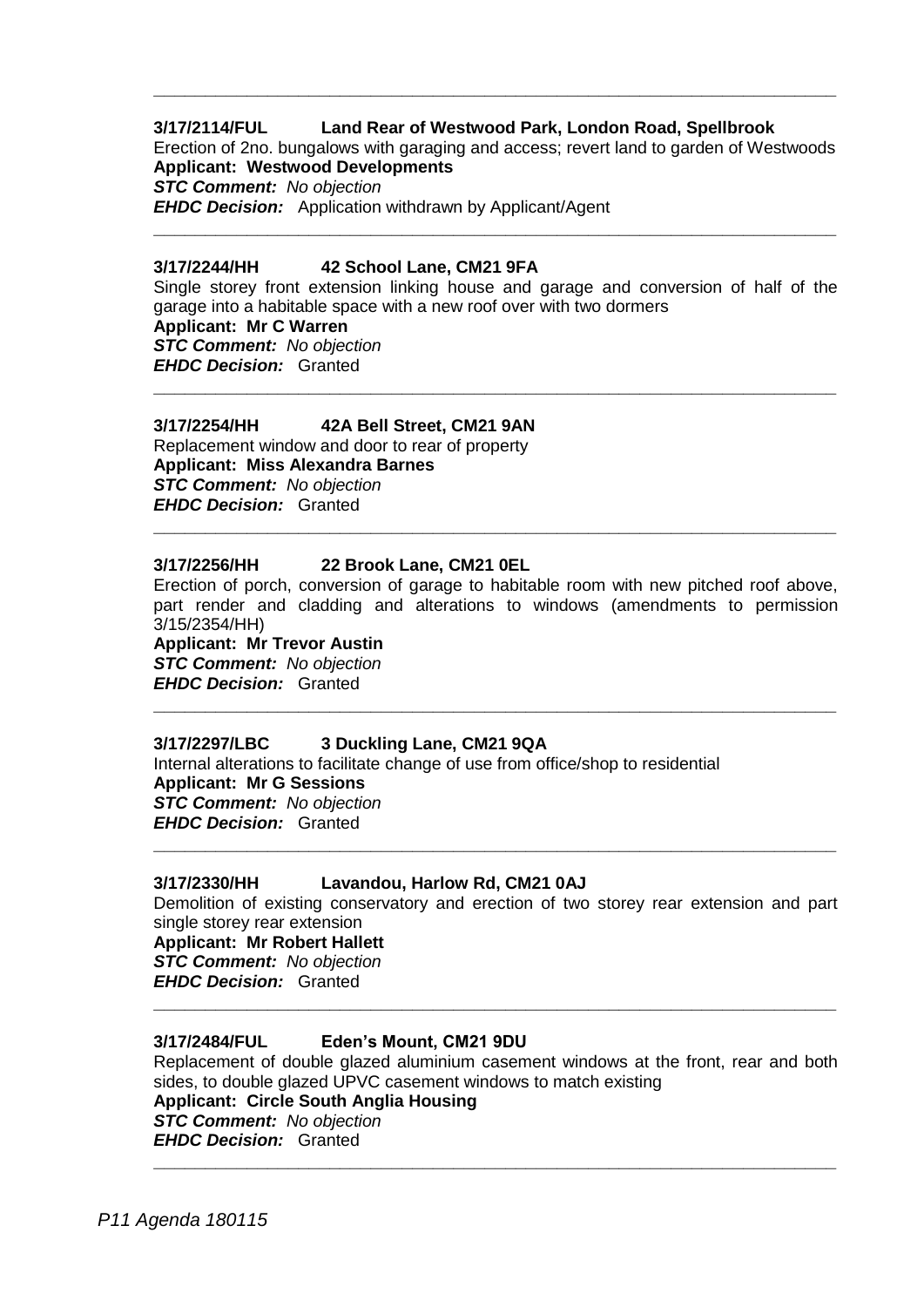### **P 17/83 PLANNING APPLICATIONS RECEIVED FROM EHDC**

To consider Planning Applications received from EHDC since the last meeting of the Planning Committee

#### **3/17/2847/HH 42 School Lane, CM21 9FA**

[Single storey front extension linking house and garage and conversion of half of the](https://publicaccess.eastherts.gov.uk/online-applications/applicationDetails.do?keyVal=P0OOXEGLJOV00&activeTab=summary)  [garage into a habitable space with a new roof over with two dormers \(Amended scheme to](https://publicaccess.eastherts.gov.uk/online-applications/applicationDetails.do?keyVal=P0OOXEGLJOV00&activeTab=summary)  [3/17/2244/HH\)](https://publicaccess.eastherts.gov.uk/online-applications/applicationDetails.do?keyVal=P0OOXEGLJOV00&activeTab=summary)

**\_\_\_\_\_\_\_\_\_\_\_\_\_\_\_\_\_\_\_\_\_\_\_\_\_\_\_\_\_\_\_\_\_\_\_\_\_\_\_\_\_\_\_\_\_\_\_\_\_\_\_\_\_\_\_\_\_\_\_\_\_\_\_\_\_\_**

**\_\_\_\_\_\_\_\_\_\_\_\_\_\_\_\_\_\_\_\_\_\_\_\_\_\_\_\_\_\_\_\_\_\_\_\_\_\_\_\_\_\_\_\_\_\_\_\_\_\_\_\_\_\_\_\_\_\_\_\_\_\_\_\_\_\_**

**Applicant:** Mrs Nazanin Warren

### **3/17/2869/HH 47 Burnside, CM21 0EP**

Demolition of garage replaced with a two storey side extension, single storey rear extension and single storey front infill porch extension **Applicant:** Mr David Ashton

**\_\_\_\_\_\_\_\_\_\_\_\_\_\_\_\_\_\_\_\_\_\_\_\_\_\_\_\_\_\_\_\_\_\_\_\_\_\_\_\_\_\_\_\_\_\_\_\_\_\_\_\_\_\_\_\_\_\_\_\_\_\_\_\_\_\_**

### **3/17/2912/HH Hill Cottage, 37 London Road, CM21 9EH**

Refurbishment to existing annex building for residential use. Installation of wood burning stove with flue. Alterations to fenestration **Applicant:** Johnson

**\_\_\_\_\_\_\_\_\_\_\_\_\_\_\_\_\_\_\_\_\_\_\_\_\_\_\_\_\_\_\_\_\_\_\_\_\_\_\_\_\_\_\_\_\_\_\_\_\_\_\_\_\_\_\_\_\_\_\_\_\_\_\_\_\_\_**

**\_\_\_\_\_\_\_\_\_\_\_\_\_\_\_\_\_\_\_\_\_\_\_\_\_\_\_\_\_\_\_\_\_\_\_\_\_\_\_\_\_\_\_\_\_\_\_\_\_\_\_\_\_\_\_\_\_\_\_\_\_\_\_\_\_\_**

#### **3/17/2985/HH 13 Burnside, CM21 0EP**

Demolition of garage and erection of a two storey side extension **Applicant:** Mrs Sharon Jobson

**P 17/84 LATE PLANNING APPLICATIONS** To deal with Planning Applications received from EHDC following the Publication of this Agenda and received before 12 January 2018

**P 17/85 PLANNING DECISIONS MADE BY EHDC** To receive Planning Decisions from EHDC

> **3/17/1777/FUL 11, 13 & 15 London Road, CM21 9EH** Two storey rear extensions and creation of window on flank elevation **Applicant:** Swayprime Ltd **STC Comment:** Further to previous comments, committee has noted the significant public objection to this proposed development *EHDC Decision:* Granted

**\_\_\_\_\_\_\_\_\_\_\_\_\_\_\_\_\_\_\_\_\_\_\_\_\_\_\_\_\_\_\_\_\_\_\_\_\_\_\_\_\_\_\_\_\_\_\_\_\_\_\_\_\_\_\_\_\_\_\_\_\_\_\_\_\_\_**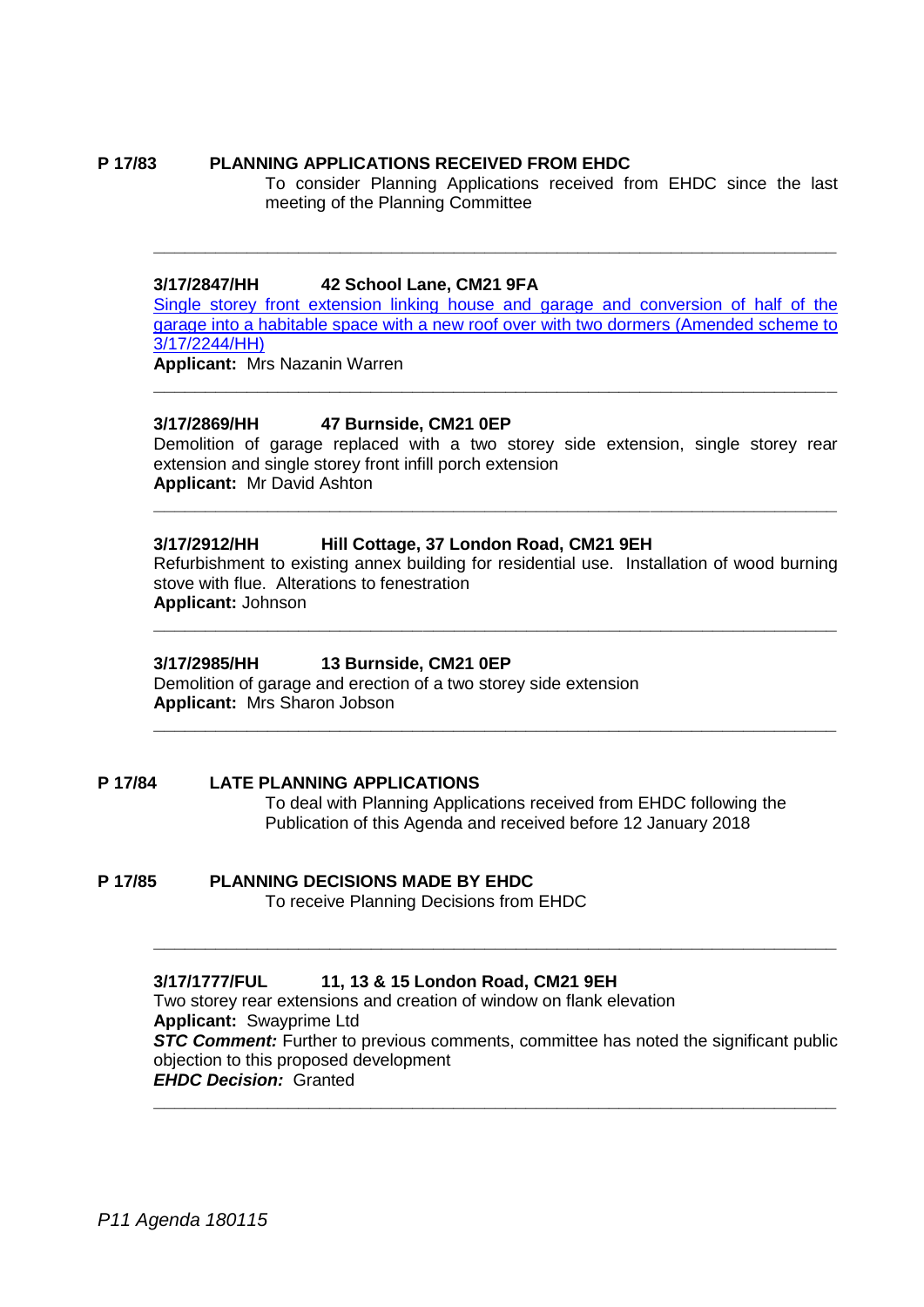# **3/17/1923/VAR The Ancient Raj, Knight Street, CM21 9AX**

Variation of Condition 5 (Withdrawal of Permitted Development Part 1 Class A) of planning permission 3/16/1507/FUL – Demolition of restaurant and 3no garages/stores. Erection of 2no. two bedroomed dwellings and 2no 3 bedroomed dwellings with associated landscaping and parking – condition 5 be amended to allow for bedrooms within the loft space of plots 1 2 and 3 with 1no velux window to the front slope of each property and 2no velux windows to the rear roof slope of each property

**\_\_\_\_\_\_\_\_\_\_\_\_\_\_\_\_\_\_\_\_\_\_\_\_\_\_\_\_\_\_\_\_\_\_\_\_\_\_\_\_\_\_\_\_\_\_\_\_\_\_\_\_\_\_\_\_\_\_\_\_\_\_\_\_\_\_**

**Applicant:** Eden Rock Construction

*STC Comment:* No objection

*EHDC Decision:* Application Withdrawn by Applicant/Agent

### **3/17/2435/FUL 34D London Road, CM21 9JS**

Re-location of front entrance door from the Northern side elevation to the Eastern rear elevation, by extending an existing window opening to the ground. Existing door opening to be blocked up, rendered and painted to match the existing. Renewing and re-locating 2no. gas meter cupboards on Eastern rear elevation (Retrospective)

**\_\_\_\_\_\_\_\_\_\_\_\_\_\_\_\_\_\_\_\_\_\_\_\_\_\_\_\_\_\_\_\_\_\_\_\_\_\_\_\_\_\_\_\_\_\_\_\_\_\_\_\_\_\_\_\_\_\_\_\_\_\_\_\_\_\_**

**Applicant:** Adam Tindall

*STC Comment:* No objection *EHDC Decision:* Granted

### **3/17/2461/HH Penrhyn, London Road, CM23 4BA**

New garage in rear garden (Retrospective amendment to previous approval 3/16/0331/HH)

**\_\_\_\_\_\_\_\_\_\_\_\_\_\_\_\_\_\_\_\_\_\_\_\_\_\_\_\_\_\_\_\_\_\_\_\_\_\_\_\_\_\_\_\_\_\_\_\_\_\_\_\_\_\_\_\_\_\_\_\_\_\_\_\_\_\_**

**Applicant:** Mr I Hussain

*STC Comment:* No objection

*EHDC Decision:* Permission/Consent Unnecessary – within General Permitted **Development** 

**\_\_\_\_\_\_\_\_\_\_\_\_\_\_\_\_\_\_\_\_\_\_\_\_\_\_\_\_\_\_\_\_\_\_\_\_\_\_\_\_\_\_\_\_\_\_\_\_\_\_\_\_\_\_\_\_\_\_\_\_\_\_\_\_\_\_**

#### **3/17/2479/HH 27 Gilders, CM21 0EE**

Porch extension, conversion of garage to habitable accommodation with pitched roof and new window to side elevation **Applicant:** Mr D Lee *STC Comment:* No objection *EHDC Decision:* Granted **\_\_\_\_\_\_\_\_\_\_\_\_\_\_\_\_\_\_\_\_\_\_\_\_\_\_\_\_\_\_\_\_\_\_\_\_\_\_\_\_\_\_\_\_\_\_\_\_\_\_\_\_\_\_\_\_\_\_\_\_\_\_\_\_\_\_**

# **3/17/2490/HH 6 Rowney Gardens, CM21 0AT** First floor rear extension **Applicant:** Mr & Mrs Medhurst

*STC Comment:* No objection *EHDC Decision:* Granted

# **3/17/2562/HH 26 Newton Drive, CM21 9HE**

Two storey side extension with attached garage, open porch to the front door **Applicant:** Mr Andy Labbett *STC Comment:* Objection. Committee's opinion is that this is overdevelopment of the site. Out of keeping with street scene and contrary to Policy ENV1 *EHDC Decision:* Granted

**\_\_\_\_\_\_\_\_\_\_\_\_\_\_\_\_\_\_\_\_\_\_\_\_\_\_\_\_\_\_\_\_\_\_\_\_\_\_\_\_\_\_\_\_\_\_\_\_\_\_\_\_\_\_\_\_\_\_\_\_\_\_\_\_\_\_**